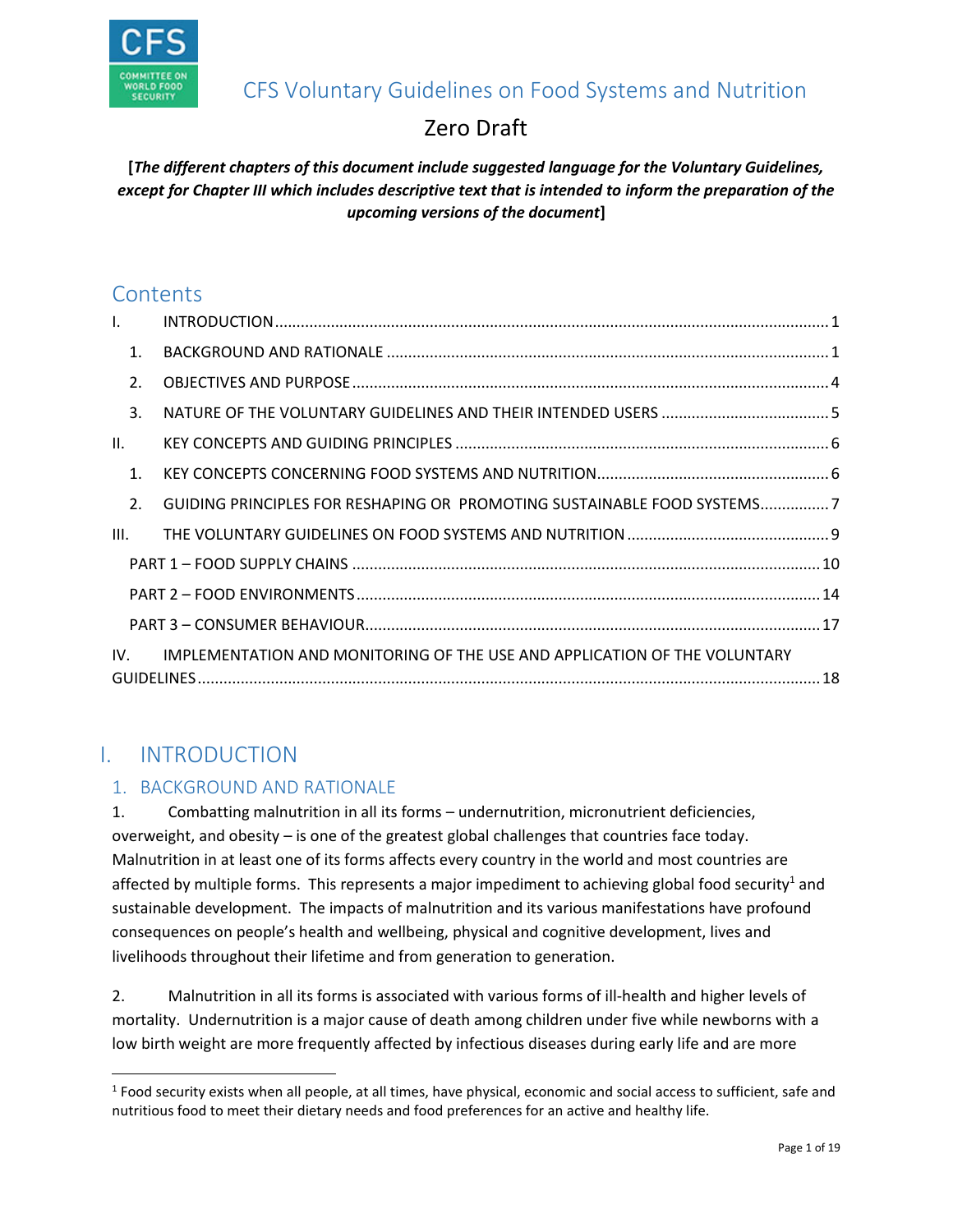## CFS Voluntary Guidelines on Food Systems and Nutrition: Zero Draft

exposed to non-communicable diseases. Stunting and wasting continue to represent a significant challenge. While wasting, also known as acute malnutrition, represents a greater risk of mortality and morbidity, stunting, or chronic malnutrition is associated with delays in both physical growth and cognitive development.

3. Micronutrient deficiencies are a key challenge that affect a large proportion of the population with serious consequences on human health, well-being and development. Children under five, women of child-bearing age, and pregnant women are particularly at risk of being affected by iron deficiency anaemia.

4. Overweight and obesity represent a major risk factor for diet-related non-communicable diseases (NCDs) such as cancer, cardiovascular diseases and diabetes as well as chronic respiratory diseases which are a major concern in all regions of the world. While undernutrition is still the main form of malnutrition among children under five, overweight and obesity represent the main burden for school-aged children, adolescent and adults.

5. The social and economic impact of malnutrition in all its forms is very high as it is transmitted across generations. Malnourished mothers are more likely to have low-birth-weight babies with a higher risk of becoming malnourished children and adults. The effects of malnutrition in children result in reduced stature, poor school performance, reduced economic productivity and opportunities, and increased vulnerability to chronic and NCDs. These diseases lead to higher spending on health care which put a significant burden on national health systems and economies.

6. Malnutrition in all its forms has many interrelated basic, immediate and underlying causes that need to be addressed simultaneously. Among those: the lack of stable access to healthy and safe diets and safe drinking water, inadequate infant and young child caring and feeding practices, poor sanitation and hygiene, insufficient access to education and health services, income poverty and low socioeconomic status.

7. Complex crises also have both immediate and long-term adverse consequences on the nutritional status of the population, particularly of pregnant and lactating women and children under five. Fragility and susceptibility to disaster risk poses a major global threat not only to the functioning of food systems but to the implementation of the 2030 Agenda as a whole, with evidence showing a high burden of multiple forms of malnutrition in contexts of complex and protracted crises.

8. Urgent action is needed to address these challenges and the negative impacts of malnutrition in all its forms. Despite the relevant progress that has been made at the global level on the reduction of hunger and malnutrition, much greater efforts are urgently needed to achieve global and national nutrition targets.

9. Food systems and diets are major contributors to the nutritional status of populations. Food systems have an important impact on human and planetary health by shaping and enabling producers' decision and consumers' choices. At the same time, consumers' decisions on what to consume can also have an impact on food systems and improve their ability to deliver healthy diets. Relevant changes are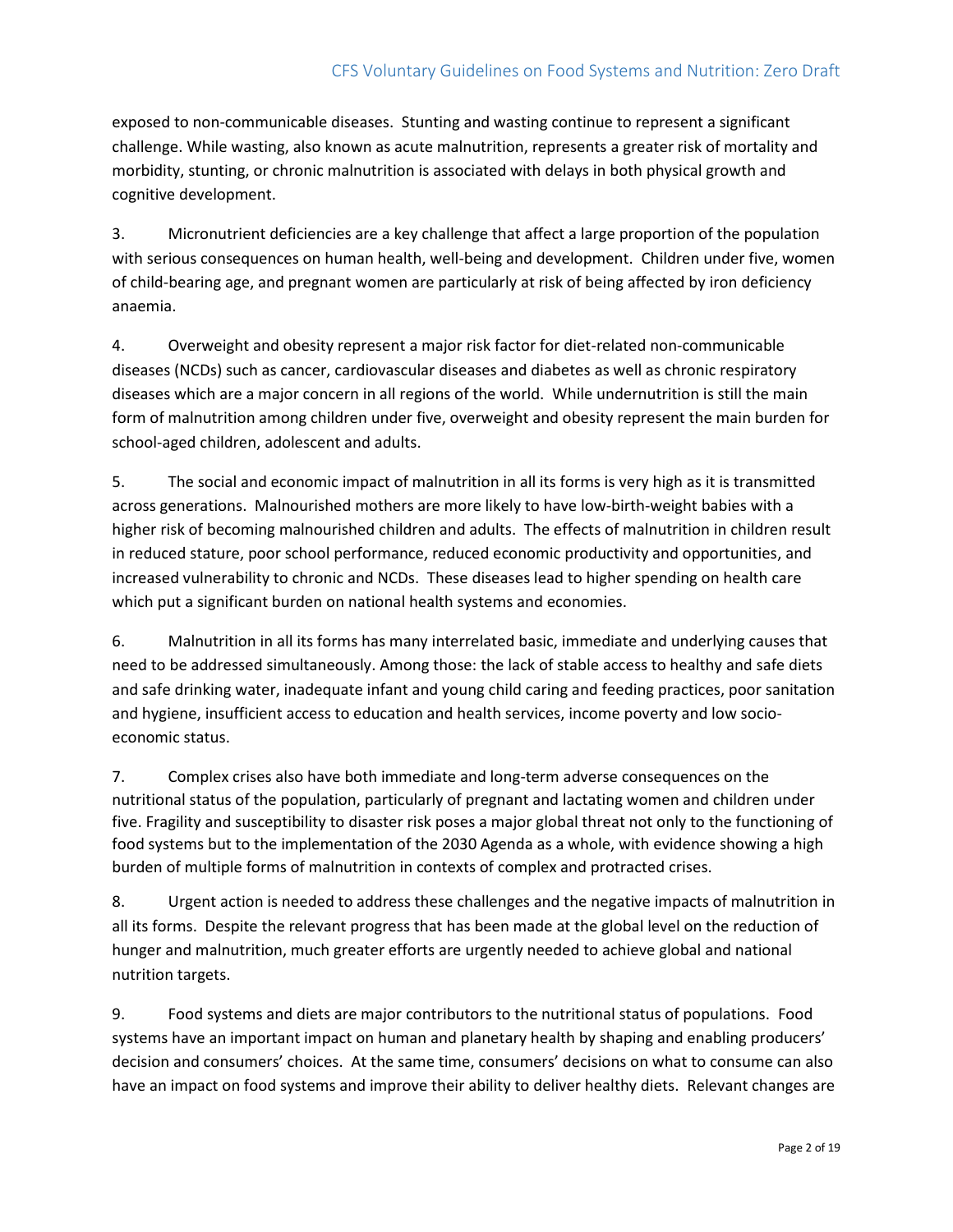needed within and across food systems, bearing in mind their economic, social and environmental impact and with the aim to generate positive outcomes along the three dimensions of sustainability.

10. Fostering policy, institutional and behavioural changes is key to reshaping or promoting sustainable food systems that improve nutrition and enable healthy diets that meet the evolving dietary needs of growing populations. In order to be effective and sustainable, policies need to focus on their economic, social, environmental, nutritional and health consequences, paying special attention to the poorest and most nutritionally vulnerable, and addressing the barriers they face in accessing healthy diets.

11. The most vulnerable to malnutrition in all its forms "typically include those with high nutrient requirements and those who have less control over their choice of diet. This implies particular attention to young and school aged children, adolescent girls, pregnant and lactating women, the elderly, indigenous peoples and local communities, and smallholders and rural and urban poor also in consideration of the different types of food systems they live in"<sup>2</sup>.

12. New policies are required to address policy fragmentation and to design interventions that have to be coordinated across sectors such as health, agriculture and food systems, education, water and sanitation, gender, social protection, trade, employment, and income which all deal with the multiple causes of malnutrition.

13. The Committee on World Food Security (CFS) is leading the policy process that will result in Voluntary Guidelines on Food Systems and Nutrition to be presented for endorsement at the CFS Plenary Session in October 2020.

14. The preparation of these Voluntary Guidelines is informed by the findings and scientific evidence provided in the High Level Panel of Experts on Food Security and Nutrition's (HLPE) Report on *Nutrition and Food Systems*<sup>3</sup> . The HLPE is the science-policy interface of CFS and provides a structured evidence base to inform CFS policy discussions drawing on existing research and knowledge, experiences, and policies at different scales and in different contexts.

15. This policy process is taking place at the same time as a variety of organizations from different sectors are addressing malnutrition. Nutrition has received increased attention in recent years from the global community, including the United Nations (UN) and its Member States, and is recognized as an essential component of efforts to achieve the goals of the 2030 Agenda for Sustainable Development. In 2014, at the Second International Conference on Nutrition (ICN2), the Members of the Food and Agriculture Organization (FAO) and the World Health Organization (WHO) committed to end hunger and malnutrition in all its forms<sup>4</sup>. In 2016, the General Assembly of the United Nations (UNGA) proclaimed

 $\overline{a}$ <sup>2</sup> Terms of Reference for the preparation of the CFS Voluntary Guidelines on Food Systems and Nutrition. [CFS2018/45/6,](http://www.fao.org/fileadmin/user_upload/bodies/CFS_sessions/CFS_45/MX516_6/MX516_CFS_2018_45_6_en.pdf) paragraph 12. The Terms of Reference, which provide the guiding elements for the preparation of the Voluntary Guidelines, including the main issues to be covered, were endorsed by the CFS Plenary in 2018. <sup>3</sup> HLPE. 2017. [Nutrition and Food Systems.](http://www.fao.org/3/a-i7846e.pdf/) A report by the High Level Panel of Experts on Food Security and Nutrition of the Committee on World Food Security, Rome.

<sup>&</sup>lt;sup>4</sup> FAO/WHO. 2014. ICN2, [Rome Declaration on Nutrition.](http://www.fao.org/3/a-ml542e.pdf)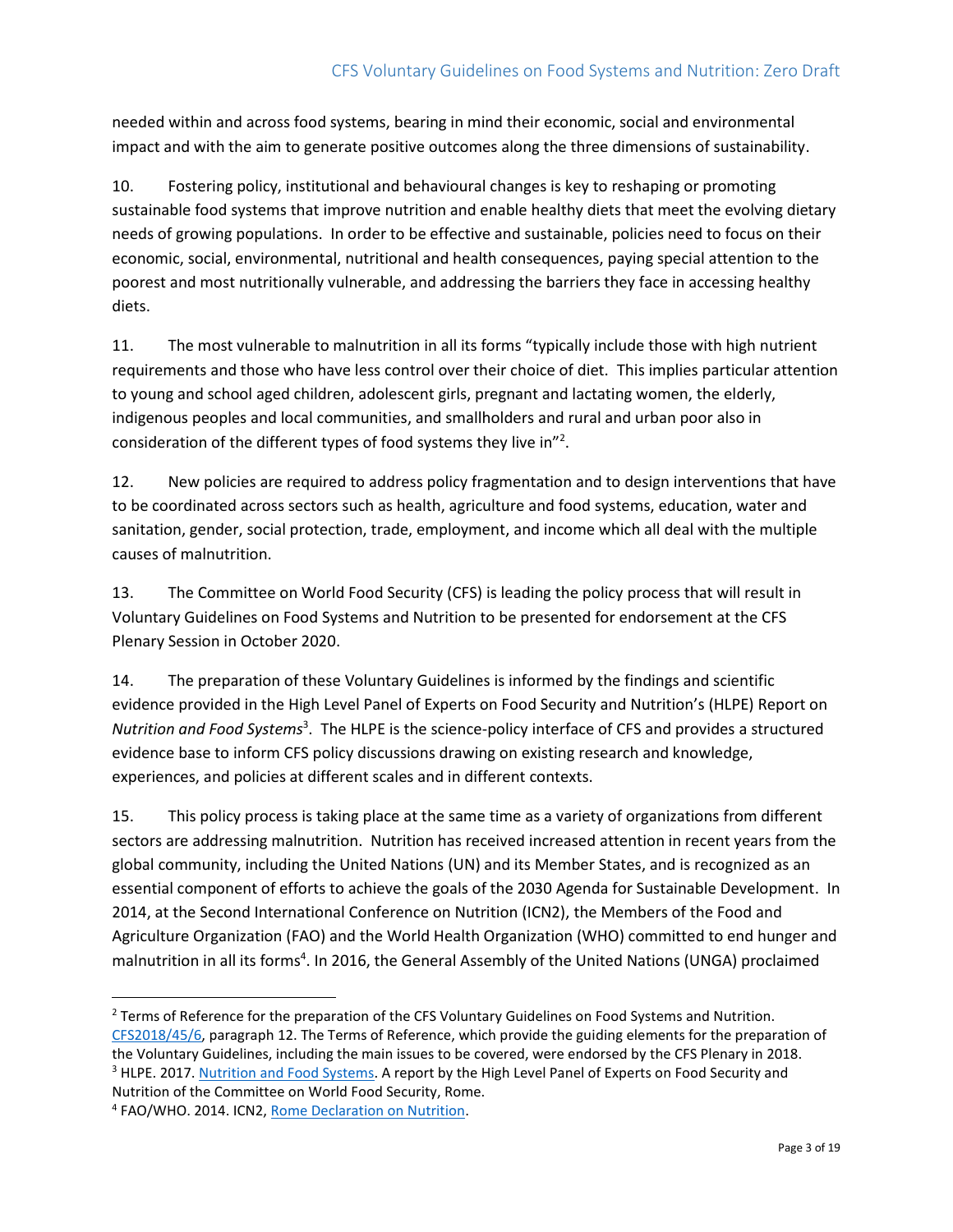the UN Decade of Action on Nutrition (2016-2025)<sup>5</sup> and called upon FAO and WHO to lead its implementation, in collaboration with the World Food Programme (WFP), the International Fund for Agricultural Development (IFAD) and the United Nations Children's Fund (UNICEF), using multistakeholder platforms such as CFS. Specific attention to nutrition was recently given by a number of UNGA Resolutions<sup>6</sup>, the UN Economic and Social Council (ECOSOC)<sup>7</sup>, the UN Environment Assembly<sup>8</sup> as well as by the World Health Assembly (WHA)<sup>9</sup>.

16. The Voluntary Guidelines are expected to contribute to and complement these international initiatives with a view to promoting policy coherence. They will provide evidence-based guidance to help countries operationalize ICN2's Framework for Action<sup>10</sup> recommendations in support of the progressive realization of the right to adequate food in the context of national food security and the achievement of Sustainable Development Goal (SDG) 2 "to end hunger, achieve food security and improved nutrition and promote sustainable agriculture" with particular attention to target 2.2 " by 2030, end all forms of malnutrition and by 2025 achieve the targets on wasting and stunting in children under 5 years of age". In addition, the Voluntary Guidelines have an essential role also in assisting countries to achieve a number of other SDGs directly (SDG 1, 3, 4, 5, 6, 8, 10, 12,) and all the others in an indirect way.

## <span id="page-3-0"></span>2. OBJECTIVES AND PURPOSE

 $\overline{\phantom{a}}$ 

17. The Voluntary Guidelines are intended to be a reference point that provides evidence-based guidance mainly to governments, specialized institutions and other stakeholders, on effective policies, investments and institutional arrangements that will address malnutrition in all its forms.

18. The objective of the Voluntary Guidelines is to contribute to reshaping or promoting food systems to ensure that the food that contributes to healthy diets is available, affordable, acceptable, safe and of adequate quantity and quality while conforming with beliefs, cultures and traditions, dietary habits and preferences of individuals in accordance with national and international laws and obligations<sup>11</sup>.

<sup>&</sup>lt;sup>5</sup> United Nations General Assembly Resolutions 70/259 available at<https://undocs.org/A/RES/70/259> [and 72/306](file://///hqfile4/ES/CFS/CFS-46th/WG%20-%20Food%20Systems%20and%20Nutrition/3_ZERO%20DRAFT/n_Zero%20Draft/and%2072/306) a[t https://undocs.org/A/RES/72/306](https://undocs.org/A/RES/72/306) - The Work Programme of the UN Decade of Action on Nutrition is available at:

[https://www.un.org/nutrition/sites/www.un.org.nutrition/files/general/pdf/mv131\\_rev1\\_undoa\\_wp\\_rev1\\_en.pdf](https://www.un.org/nutrition/sites/www.un.org.nutrition/files/general/pdf/mv131_rev1_undoa_wp_rev1_en.pdf) <sup>6</sup> UNGA Resolutions A/RES/73/2 "Political declaration of [the third high-level meeting of the General Assembly on](https://undocs.org/A/RES/73/2)  [the prevention and control of non-](https://undocs.org/A/RES/73/2)communicable diseases", [A/RES/73/132 "Global health and foreign policy: a](https://undocs.org/en/A/RES/73/132)  [healthier world through better nutrition](https://undocs.org/en/A/RES/73/132)", [A/RES/73/253 "Agriculture development, food security and nutrition"](https://undocs.org/en/A/RES/73/253).

<sup>&</sup>lt;sup>7</sup> [Ministerial Declaration of the 2018 High-Level Political Forum on Sustainable Development](http://www.un.org/ga/search/view_doc.asp?symbol=E/HLS/2018/1&Lang=E,%20para%2026,%20p.%207)

<sup>8</sup> [Ministerial Declaration of the 2019 United Nations Environment Assembly](http://wedocs.unep.org/bitstream/handle/20.500.11822/27701/Draft%20Ministerial%20Declaration%20Fifth%20Draft%20as%20of%2014.03.2019.pdf?sequence=1&isAllowed=y,%20para%205.d,%20p.%202)

<sup>&</sup>lt;sup>9</sup> The World Health Assembly has endorsed the Comprehensive implementation plan for maternal, infant and [young child nutrition,](https://apps.who.int/iris/bitstream/handle/10665/113048/WHO_NMH_NHD_14.1_eng.pdf;jsessionid=CA83C0A1FF901F291CF3D1CFF1006DCD?sequence=1) and the [WHO Global action plan for the prevention and control of noncommunicable](https://apps.who.int/iris/bitstream/handle/10665/94384/9789241506236_eng.pdf?sequence=1)  [diseases 2013-2020,](https://apps.who.int/iris/bitstream/handle/10665/94384/9789241506236_eng.pdf?sequence=1) which delineate policy options for the prevention of malnutrition in all its forms and the promotion of healthy diets.

<sup>10</sup> FAO/WHO. 2014. ICN2, [Framework for Action.](http://www.fao.org/3/a-mm215e.pdf)

<sup>&</sup>lt;sup>11</sup> FAO/WHO. 2014. ICN2, [Rome Declaration on Nutrition.](http://www.fao.org/3/a-ml542e.pdf) Paragraph 5.b.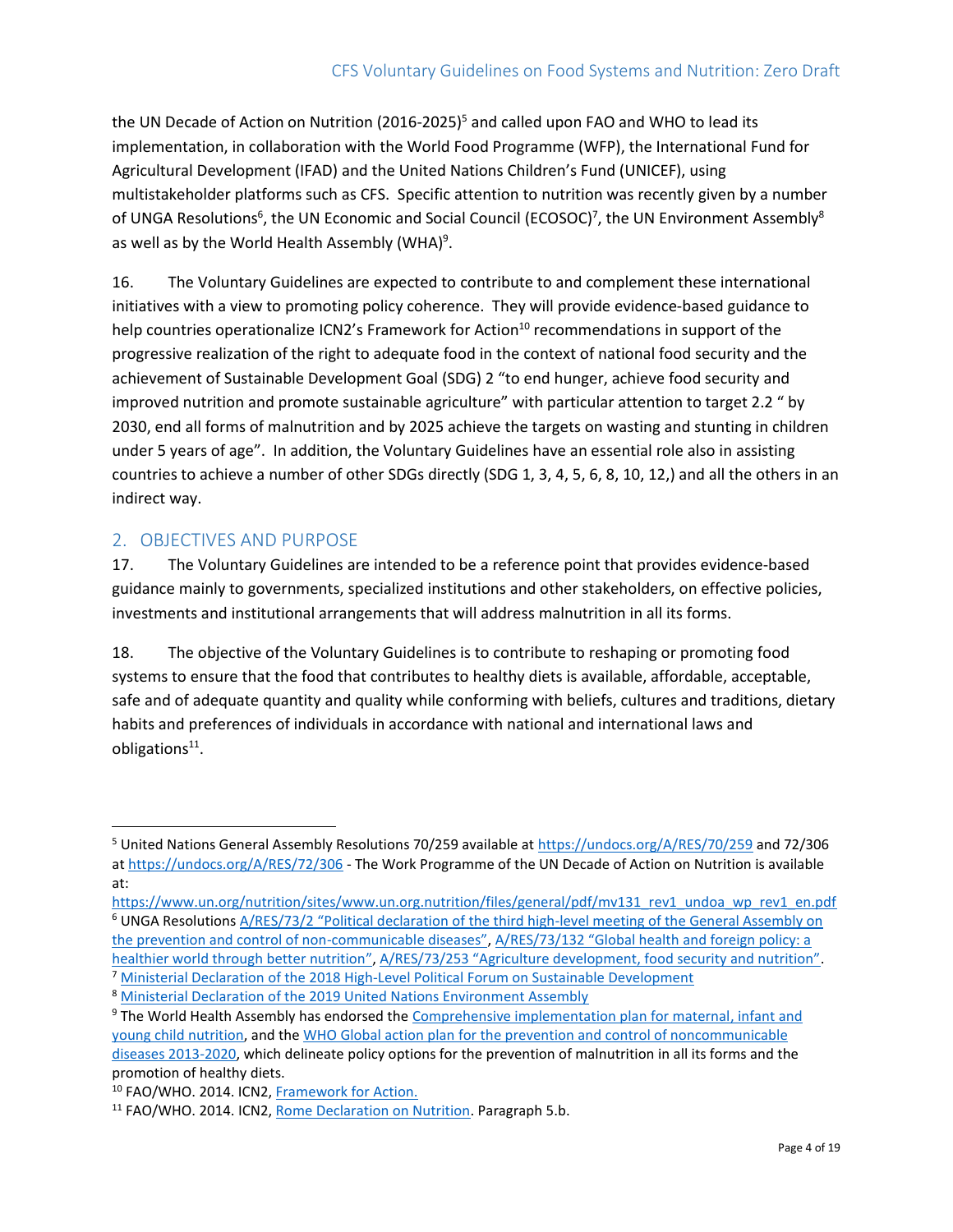19. The Voluntary Guidelines will follow a comprehensive, systemic and evidence-based approach to address policy fragmentation with a special emphasis on the food, agriculture and health sectors, while also addressing challenges of social, environmental and economic sustainability.

20. The Voluntary Guidelines are expected to address the complexity of food systems with the intention to promote policy coherence and foster and guide dialogue among different institutions and sectors.

21. Sustainable food systems that promote healthy diets are integrally connected with issues related to trade and investment, climate change, biodiversity and genetic resources, among others, which are all addressed in dedicated normative intergovernmental processes. Different actors dealing with these matters need to refer to, and build upon, each other's resolutions and declarations, promoting coherence and addressing policy fragmentation, without duplicating efforts or moving beyond their mandates.

22. The Voluntary Guidelines are intended to be global in scope and to provide guidance to policy makers and relevant stakeholders when designing context-specific policies, strategies, plans and programmes. They will take into consideration different national realities, capacities and level of development and different types of food systems as well as the many endogenous and exogenous drivers impacting them.

23. Moreover, the Voluntary Guidelines will provide guidance to relevant actors involved in humanitarian contexts in order to bridge the gap between humanitarian and development work and integrate nutrition and longer-term strategies towards sustainable development into any emergency and humanitarian response with a view to strengthening the resilience and adaptive capacity of food systems in response to climate change and humanitarian crises.

24. The HLPE has identified five main categories and related drivers which impact the functionality of food systems and their ability to deliver healthy diets. These categories are:

- a) biophysical and environmental (natural resource and ecosystem services, climate change);
- b) innovation, technology and infrastructure;
- c) political and economic (leadership, globalization, foreign investment, trade, food policies, land tenure, food prices and volatility, conflicts and humanitarian crises);
- d) socio-cultural (culture, religion, rituals, social traditions, gender inequalities and women's empowerment);
- e) demographic drivers (population growth, changing age distribution, urbanization, migration and forced displacement).

# <span id="page-4-0"></span>3. NATURE OF THE VOLUNTARY GUIDELINES AND THEIR INTENDED USERS

25. The Voluntary Guidelines will be non-binding and should be interpreted and applied consistently with existing obligations under relevant national and international law, and with due regard to voluntary commitments under applicable regional and international instruments. CFS guidance should build on and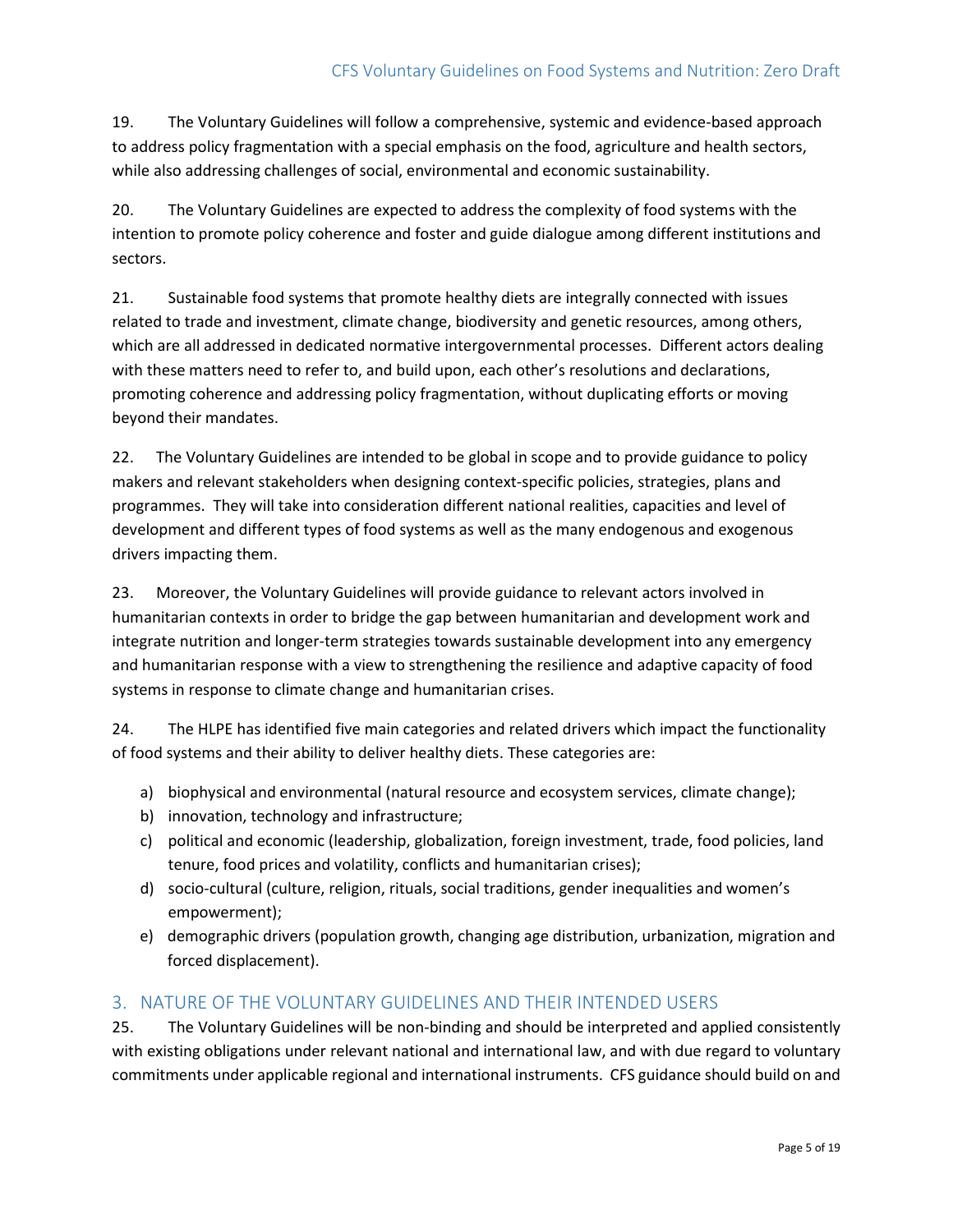integrate existing instruments and frameworks for action adopted on these topics within the context of the UN system, including Member States endorsed guidance and recommendations.

26. The Voluntary Guidelines are primarily targeted at governments to help design public policies, but can be used by relevant stakeholders in policy discussions and implementation processes. These stakeholders include, among others:

- a) Governmental actors, including relevant ministries and national, sub-national, and local institutions;
- b) Intergovernmental and regional organizations, including the specialized agencies of the UN;
- c) Civil society organizations, including those representing vulnerable groups and communities;
- d) Private sector;
- e) Research organizations and universities;
- f) Development agencies, including international financial institutions;
- g) Philanthropic foundations;
- h) Consumer associations;
- i) Farmer organizations.

# <span id="page-5-0"></span>II. KEY CONCEPTS AND GUIDING PRINCIPLES

## <span id="page-5-1"></span>1. KEY CONCEPTS CONCERNING FOOD SYSTEMS AND NUTRITION

27. *Food systems* "*gather all the elements (environment, people, inputs, processes, infrastructures, institutions, etc.) and activities that relate to the production, processing, distribution, preparation and consumption of food, and the output of these activities, including socio-economic and environmental outcomes*" 12 .

28. *Sustainable food systems "are food systems that ensure food security and nutrition for all in such a way that the economic, social and environmental bases to generate food security and nutrition of future generations are not compromised"<sup>13</sup> .*

29. *Food supply chains* "*consist of the activities and actors that take food from production to consumption and to the disposal of its waste*", including production, storage, distribution, processing, packaging, retailing and marketing<sup>14</sup>.

30. *Food environments* "*refer to the physical, economic, political and socio-cultural context in which consumers engage with the food system to make their decisions about acquiring, preparing and consuming food*" 15 .

l

<sup>&</sup>lt;sup>12</sup> HLPE. 2014. [Food Losses and Waste in the context of Sustainable Food Systems.](http://www.fao.org/3/a-i3901e.pdf) A report by the High Level Panel of Experts on Food Security and Nutrition of the Committee on World Food Security, Rome.

<sup>13</sup> HLPE 2017b

<sup>14</sup> Ibidem

<sup>15</sup> ibidem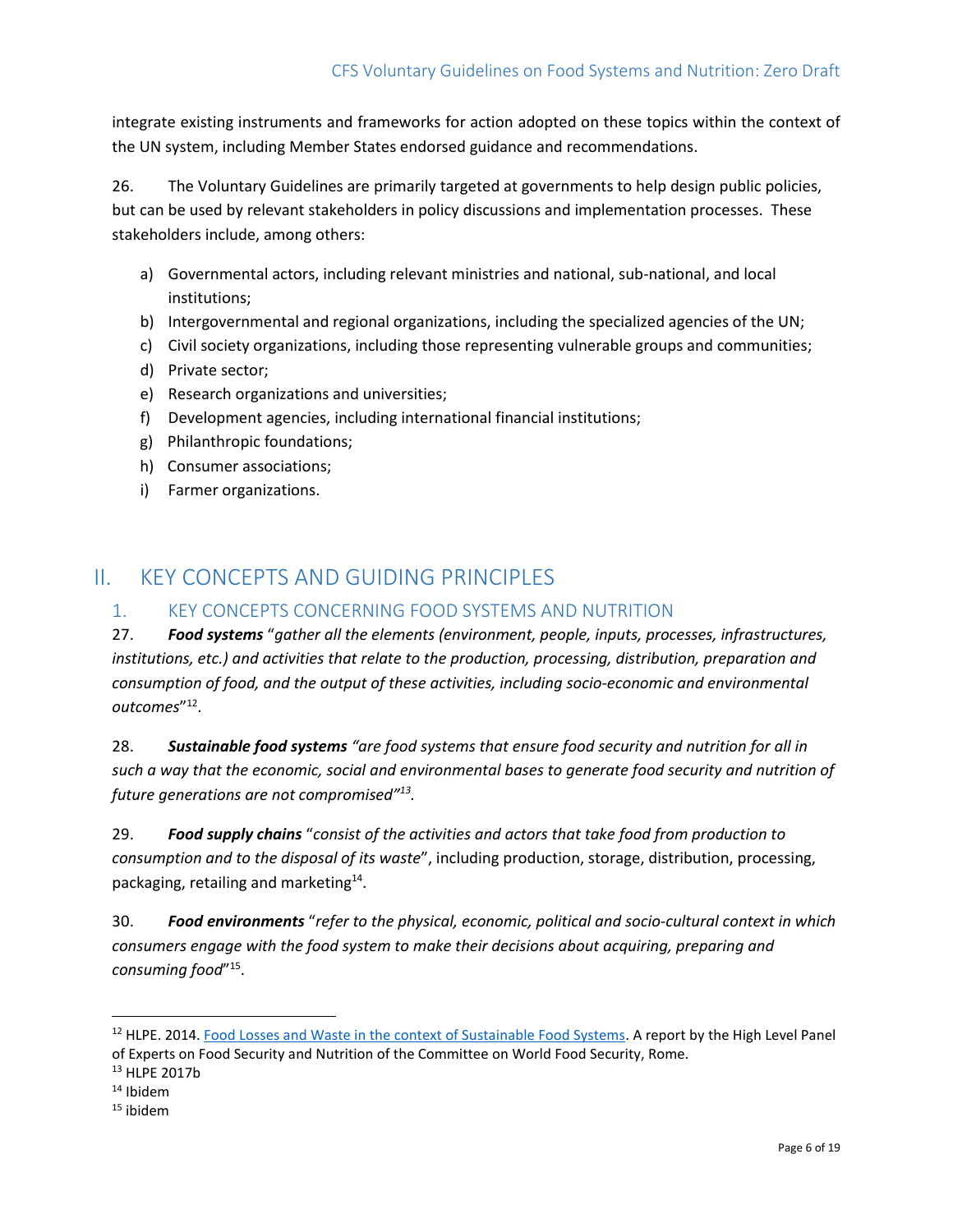31. *Consumer behaviour* "*reflects all the choices and decisions made by consumers on what food to acquire, store, prepare, cook and eat, and on the allocation of food within the household*" 16 .

32. *Healthy diets "refer to a balanced, diverse and appropriate selection of foods eaten over a period of time. A healthy diet ensures that the needs for essential macronutrients (proteins, fats and carbohydrates including dietary fibre) and micronutrients (vitamins, minerals and trace elements) are met specific to the person's gender, age, physical activity level and physiological state. WHO indicates that for diets to be healthy:*

- a) *daily needs of energy, vitamins and minerals should be met, but energy intake should not exceed needs;*
- *b) consumption of fruit and vegetables is over 400 g per day;*
- *c) intake of saturated fats is less than 10% of total energy intake;*
- *d) intake of trans-fats is less than 1% of total energy intake;*
- *e) intake of free sugars is less than 10% of total energy intake or, preferably, less than 5%;*
- *f) intake of salt is less than 5 g per day"<sup>17</sup> .*

"*A healthy diet for infants and young children is similar to that for adults, but the following elements are also important:* 

- *a) Infants should be breastfed exclusively during the first 6 months of life;*
- *b) Infants should be breastfed continuously until 2 years of age and beyond;*
- c) *From 6 months of age, breast milk should be complemented with a variety of adequate, safe and nutrient-dense foods. Salt and sugars should not be added to complementary foods*" 18 .

33. *The right to adequate food "is realized when every man, woman and child, alone or in community with others, have the physical and economic access at all times to adequate food or means for its procurement"<sup>19</sup>* .

# <span id="page-6-0"></span>2. GUIDING PRINCIPLES FOR RESHAPING OR PROMOTING SUSTAINABLE FOOD SYSTEMS

34. Food systems serve and support multiple objectives within the three dimensions of sustainable development: economic, social and environmental. While food systems might differ greatly, they offer

 $\overline{\phantom{a}}$ 

<sup>16</sup> Ibidem

<sup>&</sup>lt;sup>17</sup> There is no internationally agreed definition of "healthy diets". However this is extensively used, including in the HLPE report on Nutrition and Food Systems as well as in the Rome Declaration and the Framework for Action of ICN2. Therefore, we use the definition provided in th[e Information Note on the Framework](http://www.fao.org/fileadmin/user_upload/faoweb/ICN2/documents/InfoNote-e.pdf) for Action. Joint FAO-[WHO ICN2 Secretariat. November 2014.](http://www.fao.org/fileadmin/user_upload/faoweb/ICN2/documents/InfoNote-e.pdf)

<sup>18</sup> [WHO. Healthy Diet. Fact sheet No 394.](https://www.who.int/nutrition/publications/nutrientrequirements/healthydiet_factsheet/en/)

<sup>&</sup>lt;sup>19</sup> The definition of the right to food is given by the Committee on Economic Social and Cultural Rights (CESCR) [which, through the general comment 12,](https://tbinternet.ohchr.org/_layouts/treatybodyexternal/Download.aspx?symbolno=E%2fC.12%2f1999%2f5&Lang=en) is interpreting Article 11 of the International Covenant on Economic, Social and Cultural Rights (ICESCR).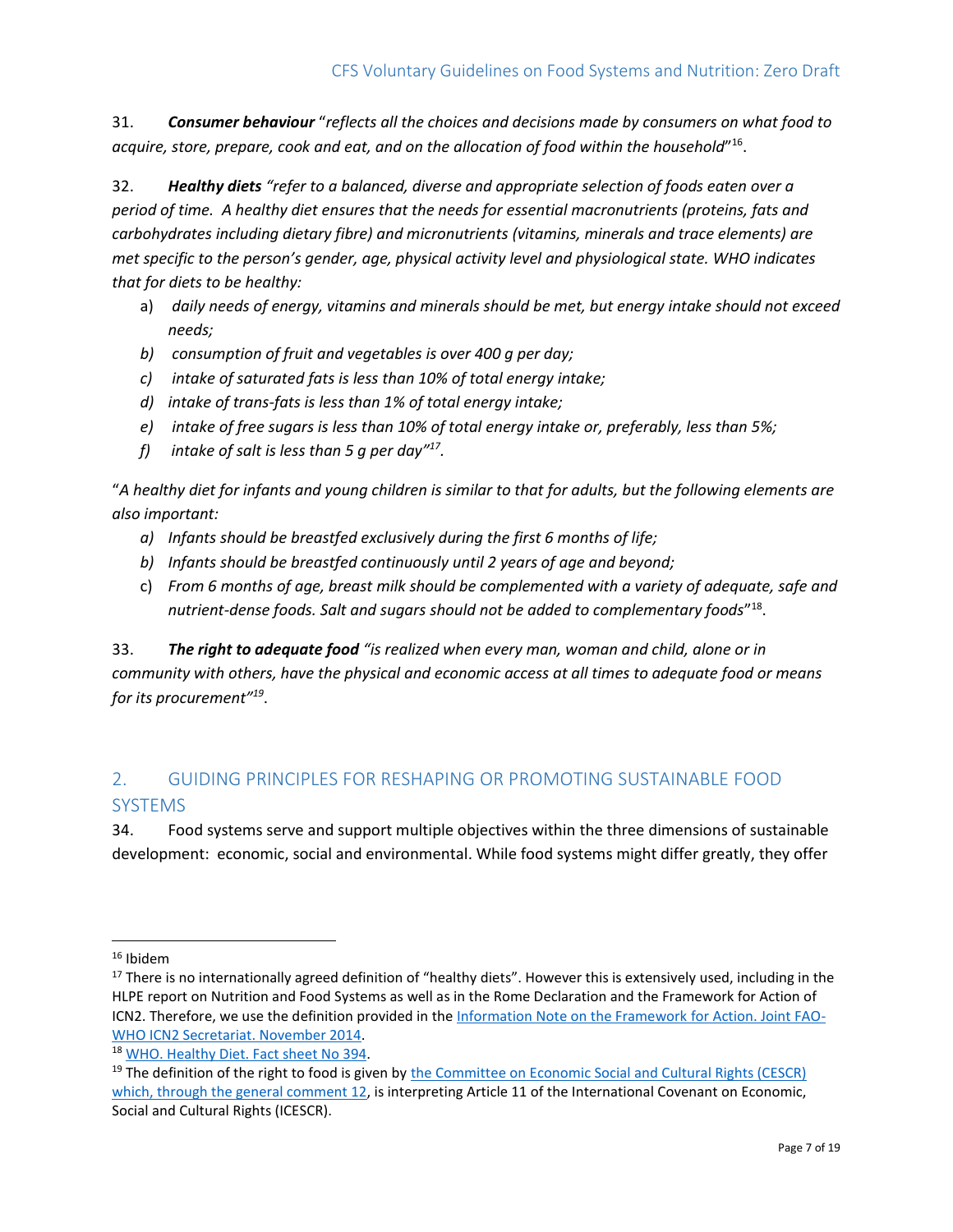critical opportunities for public policies, mechanisms, instruments and investments that aim to advance the goals of the 2030 Agenda for Sustainable Development.

35. The Voluntary Guidelines will include a number of guiding principles<sup>20</sup> that should be followed to contribute to reshaping or promoting sustainable food systems, enabling healthy diets, improving nutrition and promoting sustainable development.

36. These guiding principles are:

l

- a) **Systemic and holistic and evidence-based approach**. Promote a systemic, holistic, and evidencebased approach that considers food systems in their totality, seeks to simultaneously maximize outcomes across all sustainability dimensions, and looks at the multidimensional causes of malnutrition in all its forms.
- b) **Coherent and context-specific policies.** Contribute to the formulation and implementation of coherent, context-specific and evidence-based policies and related investments through coordinated actions among different actors and across all relevant sectors at international, regional, national and subnational levels.
- c) **Healthy people, healthy planet.** Promote policies that are intended to enhance the livelihoods, health and well-being of the population and enhance the sustainability of food production and consumption as well as the protection of biodiversity and ecosystems.
- d) **Gender equality and women's empowerment.** Promote gender equality and women's and girls' empowerment respecting their rights and considering the importance of creating the conditions for women's strong engagement in shaping food systems that can improve nutrition.
- e) **Nutrition knowledge and awareness**. Strengthen nutrition education at individual and community levels to facilitate producers', food processors' and consumers' decisions and to foster informed choices about food products for healthy dietary practices.
- f) **Realization of the Right to Food**. Promote the progressive realization of the right to adequate food in the context of national food security through sustainable, equitable, accessible, resilient and diverse food systems.
- g) **Capacity-building.** Strengthen human and institutional capacities, particularly among nutrition and food systems actors, to address all forms of malnutrition and scale up the coverage, impact and sustainability of nutrition programmes.

<sup>&</sup>lt;sup>20</sup> These guiding principles make reference to already agreed international documents and tools, such as the Rome Declaration on Nutrition and the Framework for Action of ICN2.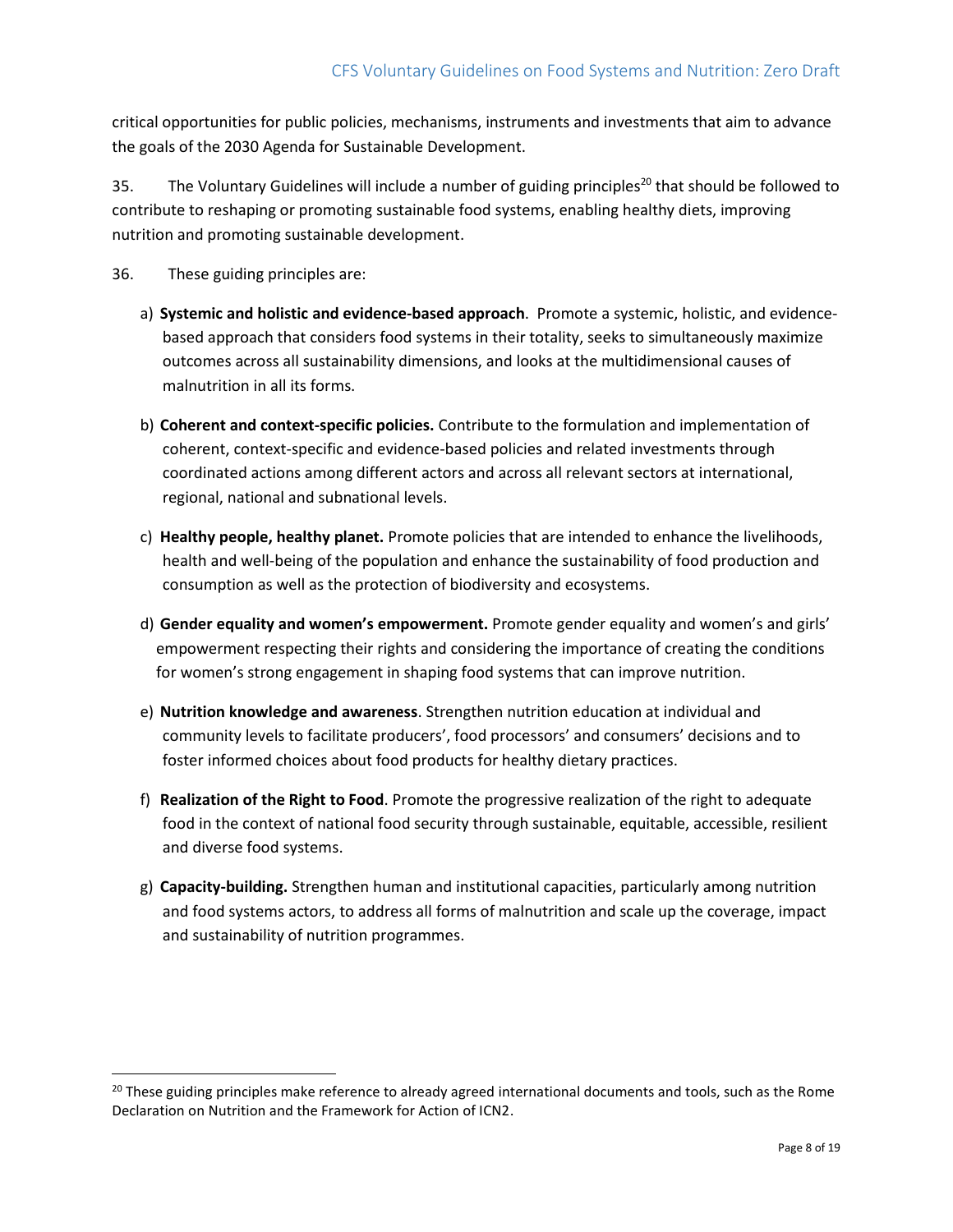# <span id="page-8-0"></span>III. THE VOLUNTARY GUIDELINES ON FOOD SYSTEMS AND NUTRITION

*Differently from the other sections of the Zero Draft, Part III – The Voluntary Guidelines on Food Systems and Nutrition - includes descriptive text that is intended to inform the preparation of the upcoming versions of the document. The language of this section does not represent suggested text for the Voluntary Guidelines but initial ideas regarding the issues and topics to be considered and discussed by CFS stakeholders.*

37. This section includes the proposed scope of the Voluntary Guidelines. In line with the conceptual framework introduced in the HLPE report, the Voluntary Guidelines will use the three constituent elements of food systems as policy entry points for food system transformation towards improved nutrition. They are food supply chains, food environments, and consumer behaviour.

38. For each of these three elements the Voluntary Guidelines will consider the different typologies of food systems, with particular attention to those defined by the HLPE. Challenges and opportunities that specific food systems face, along with the actors engaged and the related power dynamics, will be considered in order to assist policy makers in the design of policies, investments and interventions adapted to a given context.

39. The policy fragmentation between the many sectors that have an impact on food systems will be addressed in order to promote greater policy coherence.

40. The recommendations are expected to build upon and complement related guidance previously provided in other CFS policy guidelines<sup>21</sup> and recommendations<sup>22</sup> and consider, and avoid duplication with, the work and mandate of other relevant international bodies.

41. A number of cross-cutting factors and specific operational fields have been raised during discussions among CFS stakeholders in view of their potential for improving nutrition. Among these, several were particularly stressed which can be considered as nutrition improvement pathways: transparent and accountable governance of food systems, gender equality and women's empowerment, nutrition education, food safety, food losses and waste, diversification of food production and promotion of healthy and diverse diets, healthy school meals and nutrition-sensitive social protection programmes. The effectiveness of all of them is dependent on the formulation of nutrition-sensitive policies across all relevant sectors. Humanitarian contexts may require other specific pathways.

 $\overline{a}$ 

<sup>&</sup>lt;sup>21</sup> The Voluntary Guidelines to support the progressive realization of the right to adequate food in the context of [the national food security](http://www.fao.org/3/a-y7937e.pdf) (2004), [Voluntary Guidelines on the responsible governance of tenure of land, fisheries](http://www.fao.org/3/i2801e/i2801e.pdf)  [and forests in the context of national food security](http://www.fao.org/3/i2801e/i2801e.pdf) – VGGT (2012), [Principles for responsible investment in](http://www.fao.org/3/a-au866e.pdf)  [agriculture and food systems](http://www.fao.org/3/a-au866e.pdf) – CFS-RAI (2014), [Framework for Action for food security and nutrition in protracted](http://www.fao.org/3/a-bc852e.pdf)  crises – [CFS-FFA](http://www.fao.org/3/a-bc852e.pdf) (2015).

<sup>&</sup>lt;sup>22</sup> Including the CFS policy recommendations on [Connecting Smallholders to Markets](http://www.fao.org/3/a-bq853e.pdf) (2016)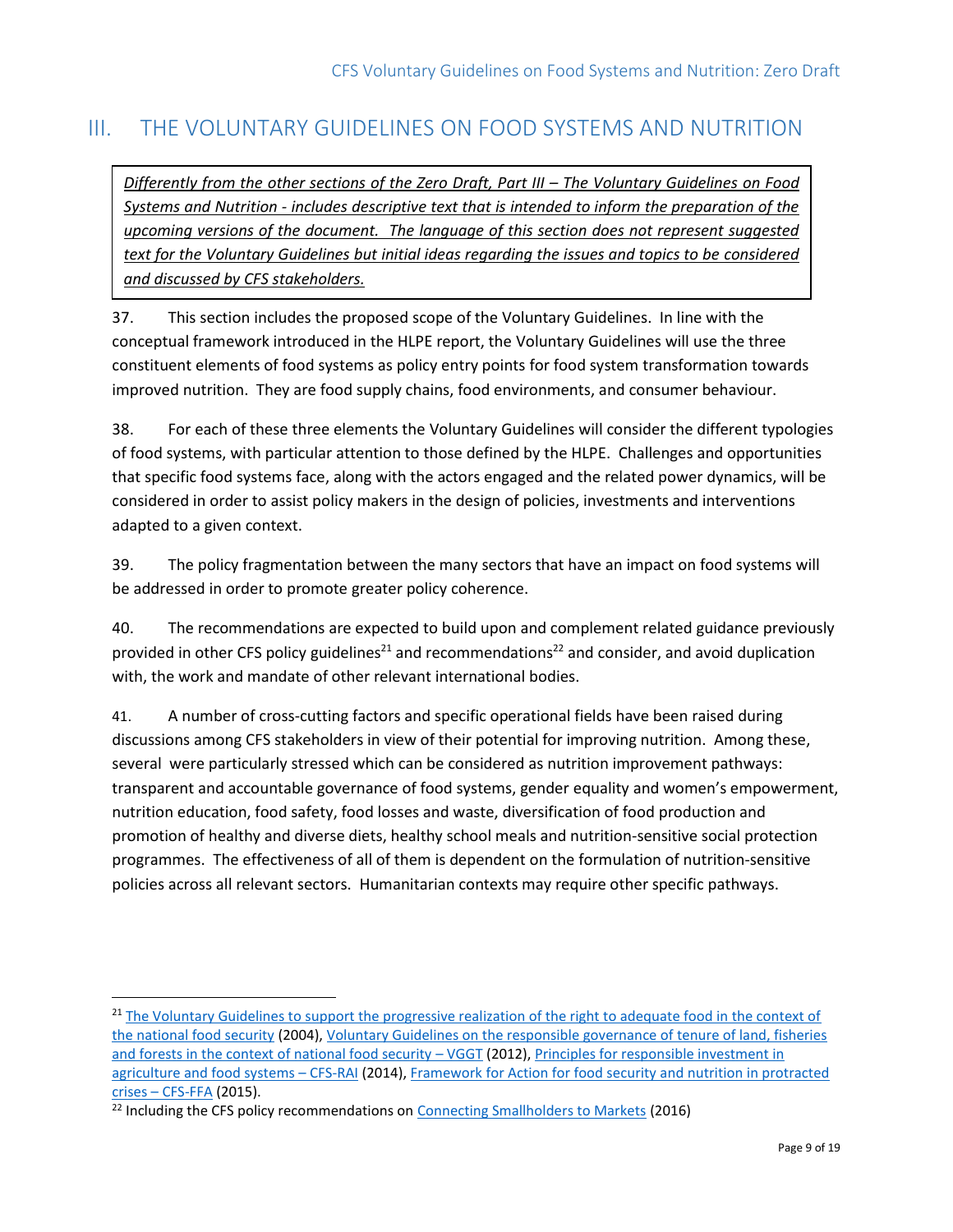## <span id="page-9-0"></span>PART 1 – FOOD SUPPLY CHAINS

42. The decisions made by the actors at any stage of the food supply chain have implications for the other stages. Interventions across food supply chains can affect the availability, affordability, accessibility, safety and acceptability of nutritious food for a healthy diet. Activities along the food supply chains can impact the nutritional value of food by changing availability and access to macronutrients and micronutrients, or the levels of consumption of ingredients associated with dietrelated NCDs.

## **1. PRODUCTION SYSTEMS**

43. The different types and varieties of food available can play a significant role in consumers' dietary choices. More diverse and integrated production systems at different scales tend to be more resilient to external shocks and contribute to dietary quality and diversity. Attention needs to be paid to the role of investments in sustainable food production systems and associated research and development. The impact of agriculture<sup>23</sup> and food production systems on nutrition should be considered in relation to the three dimensions of sustainable development: economic, social and environmental.

## Policy-relevant areas

 $\overline{\phantom{a}}$ 

a) Sustainable and nutrition sensitive agricultural production models

Agricultural models promoting food diversity and food commodities that constitute a healthy diet, protecting agroecosystems through minimizing the use of inputs and fostering regeneration and renewal of natural resources, and adopting innovative and environmentfriendly approaches, can contribute to food security and nutrition, improve livelihoods and support environmental health.

b) Agricultural policies and strategies

National policies, public investments, strategies and programmes that raise the profile of nutrition and include nutritional outcomes can orient agricultural production systems towards diverse and nutritious foods that enable healthy diets.

- c) Promotion and sustainable use of agrobiodiversity Promoting the use of a diversity of crop varieties and livestock breeds, including local agrobiodiversity, increases resilience to shocks (i.e. heat, drought, pests and infectious diseases), and ensures food diversity and fosters income diversification.
- d) Sustainable use of forest, wildlife, aquatic resources

Promoting the sustainable use of forest, wildlife and aquatic resources, as part of the local agrobiodiversity, is of high importance as they offer important sources of complementary food and income. However, there are a number of challenges that include: overharvesting and land

 $^{23}$  In this document, the term agriculture includes crops, livestock, forestry, fisheries and aquaculture.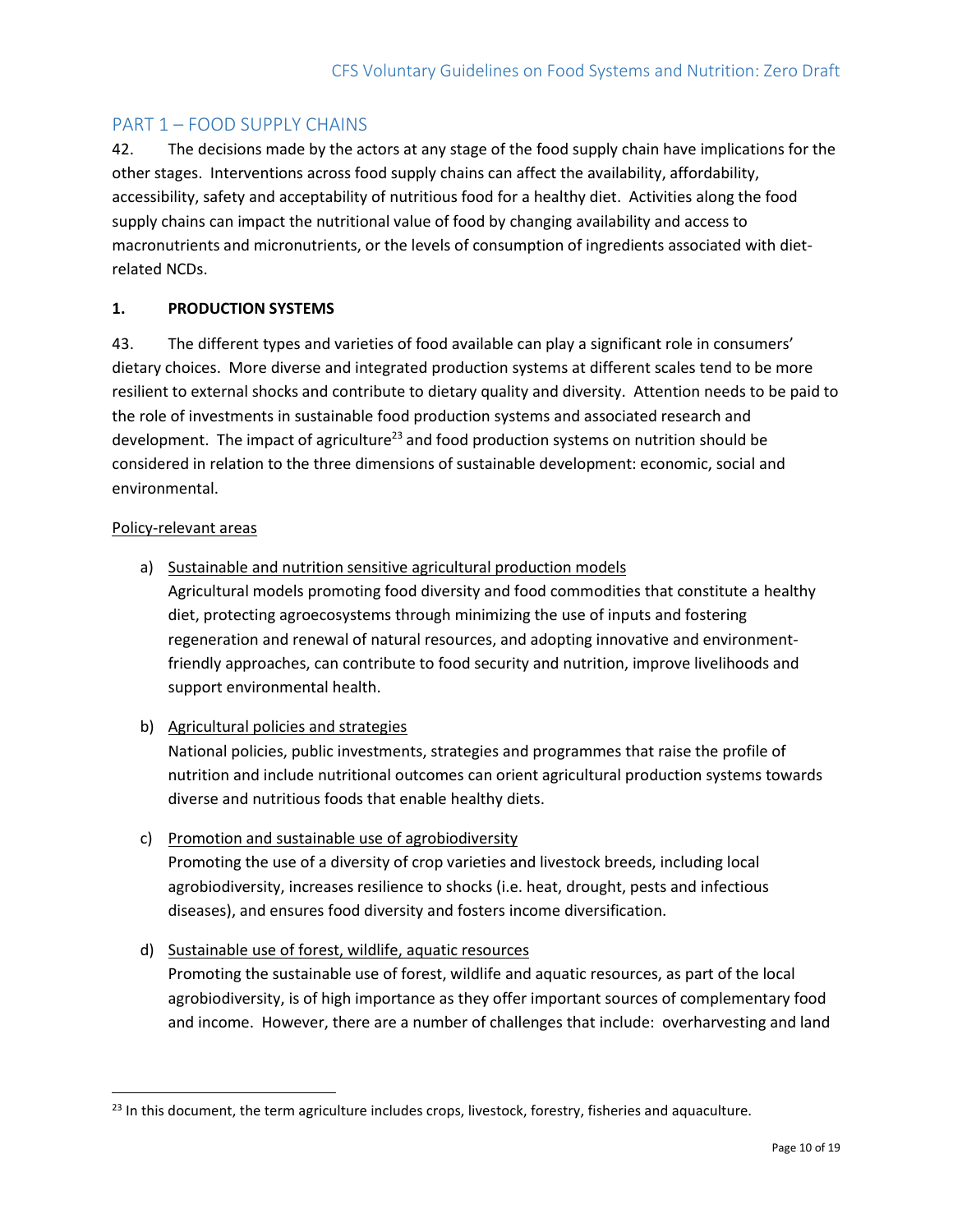clearing for agriculture, difficulties in securing access to natural resources including land, loss of traditional knowledge, and weak integration in market economies.

e) Diversity of genetic resources

The diversity of genetic resources for food and agriculture plays a crucial role in meeting basic human food and nutritional needs. It is essential for maintaining and enhancing the efficiency and the resilience of production systems.

### f) Linking farm to school

Linking farm to school can improve the supply of nutritious foods to schools while creating opportunities for stable and predictable markets for local farmers. This type of initiatives foster the integration of local farmers into school food supply chains. Food safety must be secured by applying hygienic practices in the processing and packaging of foods. Such initiatives can positively contribute to school-aged children's nutrition knowledge, including the socio-cultural aspects related to eating habits, and consumption behaviour.

## g) Women producers' livelihoods

Generally women have less access to and leadership in commercial agriculture, while being overrepresented in the informal sector and performing unpaid work. Leadership in the community, representation in producer and decision-making entities, access to and control of productive assets, including biophysical resources, and financial inclusion are relevant areas for policy intervention to empower women producers.

#### h) Agricultural research, innovation and development for healthy diets

Investment in research and innovation for commercial development of nutrient-dense foods and crops, such as fruits, vegetables and legumes, and bio fortified crops, could lead to improvements in productivity enabling better access to healthy diets and nutrition while minimizing their environmental impact.

## i) Climate change adaptation and mitigation

The world is experiencing climate change and variability, shifting seasons and increased severity and frequency of natural disasters with great impact on the agricultural output of low-resource regions, soil fertility, crop yields, and forest and animal productivity. These trends may result in lower incomes, reduced climate resilience and decreased access to adequate supply of nutrientdense foods. Policies related to climate change adaptation and mitigation have direct and indirect two-ways relationships with agriculture and food production systems. Benefices of such policies can be multiple and contribute to food security and nutrition, but tradeoffs should also emerge and need to be addressed.

#### j) Antimicrobial resistance

Increasing global antimicrobial resistance (AMR) is a major threat to human and animal health. It endangers modern human and veterinary medicine and undermines the safety of food and the environment. A collaborative approach including multiple sectors is necessary to reduce AMR. The major policy areas of reducing AMR from the food system perspective include awareness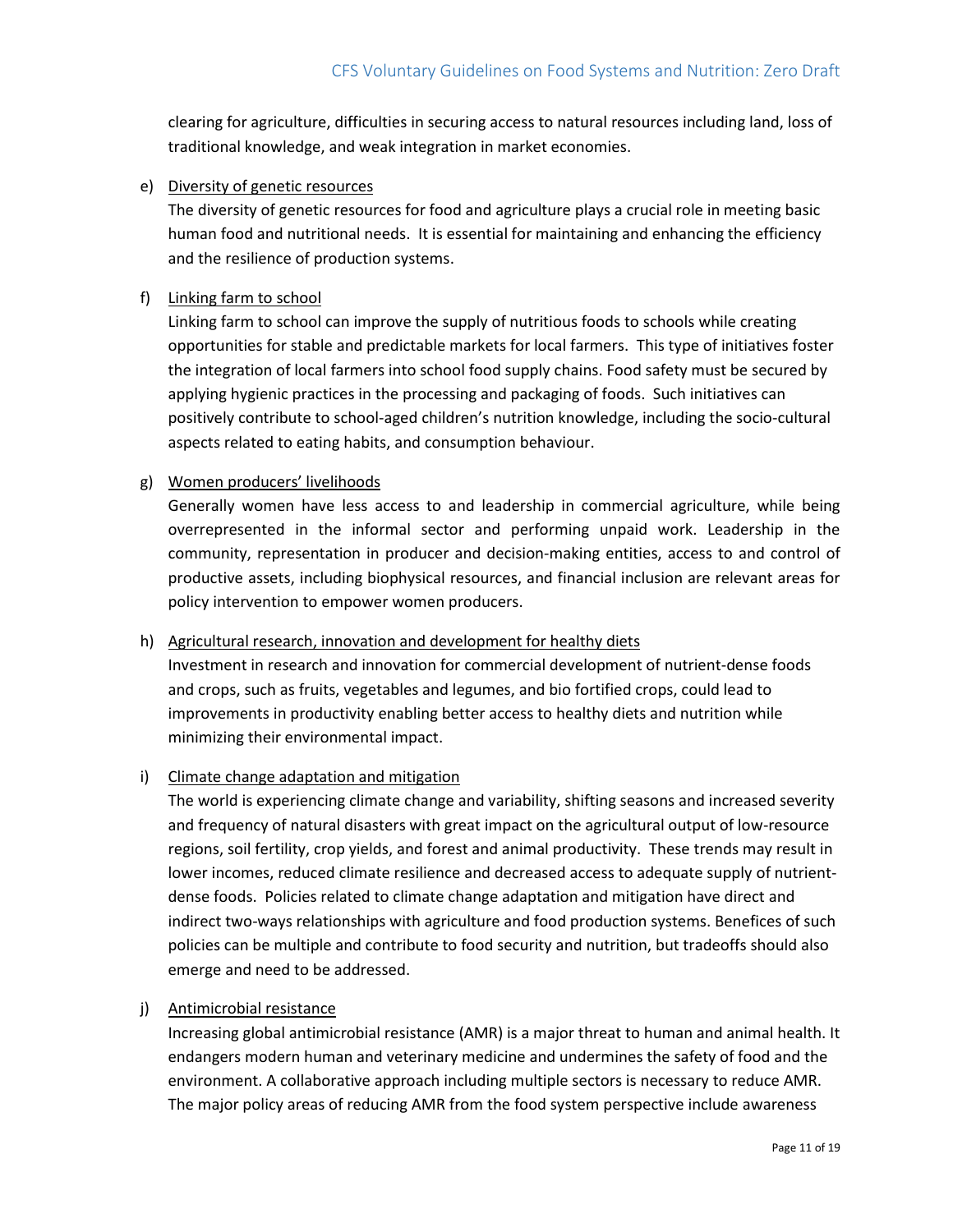raising on AMR and related threats, developing the capacity for monitoring AMR and antimicrobial use in food and agriculture, strengthening governance and promoting good practices in food and agriculture systems, including the prudent use of antimicrobials.

## k) Resilient food supply chains

Efforts to adapt or increase the resilience of food supply chains to threats like conflicts, natural hazards, climate change, and global food prize volatilities, should include interventions aimed at strengthening access to finance, better forecasting data, and asset creation initiatives such as rehabilitating degraded land and infrastructure building. Similarly, disaster risk reduction and management interventions are key to building resilience and capacity, especially among particularly vulnerable communities.

### **2 HANDLING, STORAGE AND DISTRIBUTION**

44. Handling, storage and distribution have an impact on diets and health. Poor access to clean water for washing operations in the supply chain, lack of appropriate hygienic practices in handling, and the inadequacy of facilities and technologies can contribute to food spoilage and contamination with serious health consequences for consumers. Proper handling, storage and distribution are key to making safe and nutritious food, with good quality attributes, available and accessible to a wide number of consumers. However, these facilities and training on hygienic handling, storage and distribution may not be available in all areas, especially in rural areas with poor infrastructure.

#### Policy relevant areas

## a) Food losses and waste

Food losses and waste are a major challenge mainly caused by poor handling, inadequate storage, transport conditions and lack of infrastructure. Strategies towards improving infrastructure and adopting efficient practices and technologies can have a positive impact on food systems by improving access to fresh and other perishable food, increasing shelf life and improving food safety.

b) Food safety

Food safety is a critical piece of the storage and distribution functions of food systems. This includes the handling, preparation, storage, and distribution of food in ways that prevent foodborne illness, transmission or contamination of naturally occurring toxins (e.g., Mycotoxins). It also includes the training of food handlers and the adoption of scientific, risk-based practices to provide safe food while contributing to the retention of nutritional value.

## **3 PROCESSING AND PACKAGING**

45. Appropriate food processing and packaging contribute to reducing food contamination, quantitative and qualitative losses, waste and to extending shelf life without compromising food safety. The method and the extent of processing may influence the degree to which nutrients and other substances/agents enter or exit the supply chain. Interventions aiming to improve food processing and packaging should look at providing safe food, maintaining or even enhancing the nutrient content of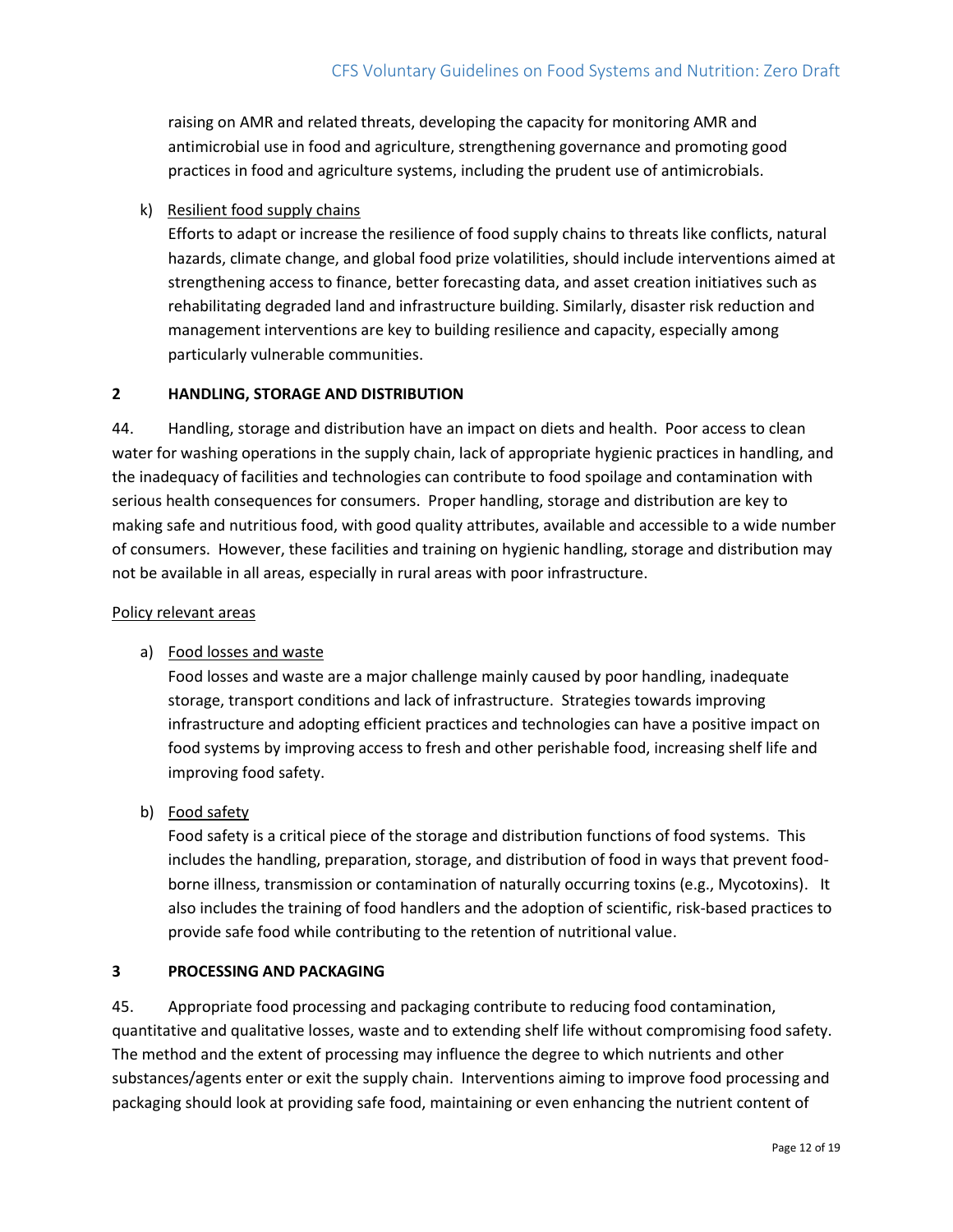food, reducing the content of salt, sugar and trans fats, improving the quality of diets and contributing to the prevention of NCDs. Technologies and innovation also play an important role. Strengthening the capacity of smallholders and small entrepreneurs to process and package foods can help secure a nutritious food supply and in turn enhance nutrition, health and income generation.

### Policy-relevant areas

- a) Practices and technologies to protect and add nutritional value along food chains Policies, programmes and approaches can be put in place to preserve or add micronutrients into foods during processing (i.e. drying, fermenting, fortification, pasteurization) or to avoid or to limit the amount of specific ingredients (i.e. product reformulation).
- b) Food processing policies and regulations

Regulations to eliminate industrially produced trans fats from the food supply include the reformulation of many products. Also, recommended or mandatory targets or standards have been developed in different categories of foods to reduce salt, fat and sugar intake.

#### **4 RETAIL AND MARKETS**

46. Interactions in stores and markets shape food systems and the food environment, where consumers make purchasing decisions, influencing consumer behaviour and food consumption patterns. Local and traditional markets are an important source of nutritious foods. However, transformations occurring in agriculture and food systems, in particular the rapid spread of supermarkets and fast food chains, mean consumers are offered a range of products at a lower price. This trend also brings market opportunities as well as challenges for smallholder farmers, in terms of complying with requirements and standards, involvement in centralized procurement systems, and access to decision making to cope with power imbalances. The impact of drivers of change, such as international trade and demographic trends, should be considered.

#### Policy-relevant areas

#### a) Support to smallholders

Lack of adequate storage, including cold storage and chains, can lead smallholders to sell their products soon after harvest when prices are low. Lack of transportation and road infrastructure makes it difficult for smallholders to reach markets. Information technology, training and capacity building can play a key role in increasing farmers' opportunities to deliver a diversity of fresh, safe and nutritious foods to market.

#### b) Supply of nutritious foods

New policies should be developed to encourage retailers to supply more nutritious food items at affordable prices, and to procure local products, particularly from smallholders at rewarding prices, bringing a positive impact in terms of dietary patterns and nutritional outcomes. At the same time, local farmers should be supported to meet safety and/or quality standards that could enable them to reach broader markets and higher profits for their products. Policies should also consider ways to restrict the marketing of products high in fat, sugar and salt.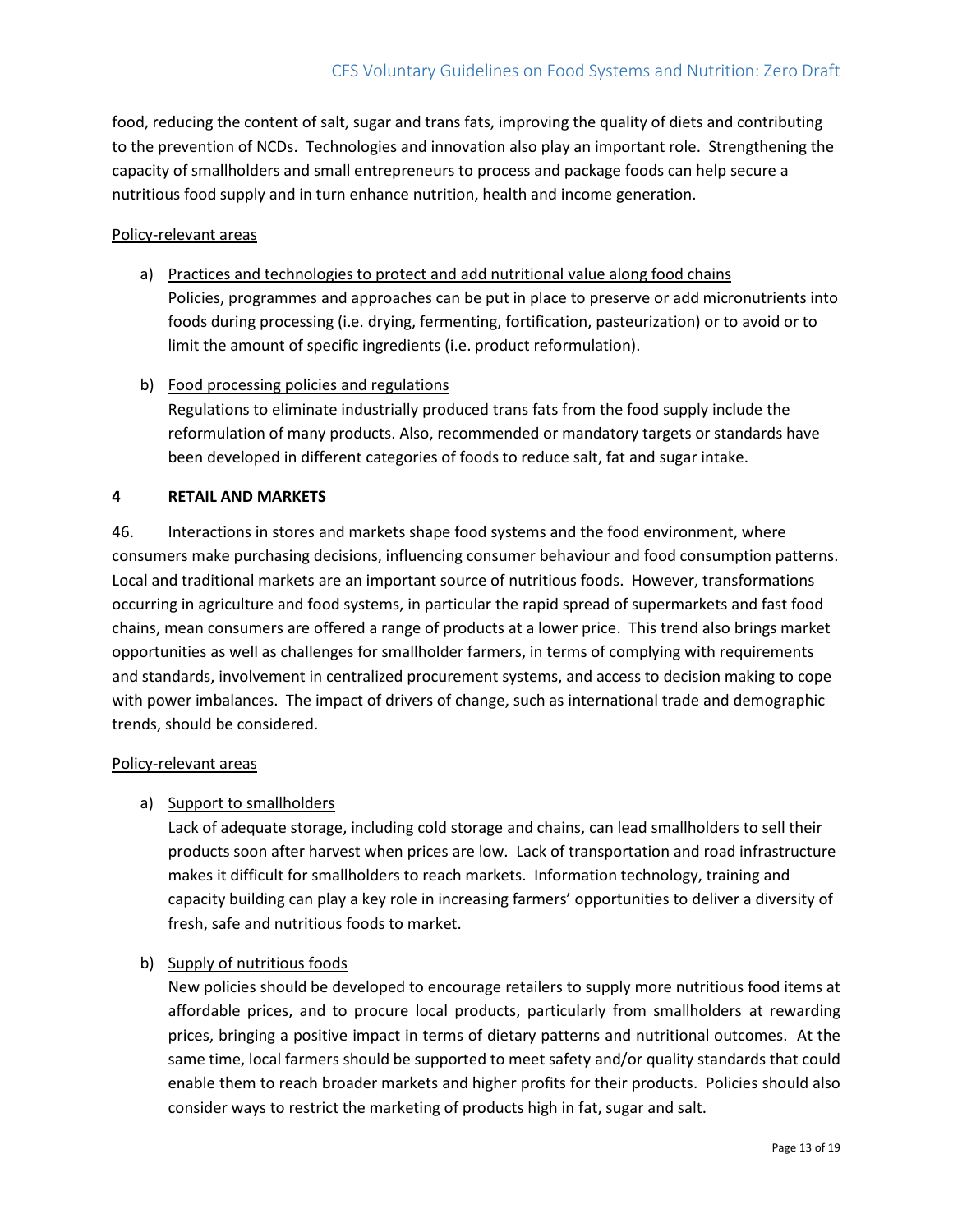## <span id="page-13-0"></span>PART 2 – FOOD ENVIRONMENTS

47. Food environments consist of food entry points, namely the physical spaces where food is made available and accessible, and the infrastructure that allows access to these spaces; the affordability and price of foods; the advertising, marketing, and positioning of foods in market places; and the quality and safety of foods as well as branding and labeling. Food environments are the interface between food supply and demand, a space of convergence where all actors involved in food systems can together bring transformative change leading to greater availability and affordability of diverse, nutritious and safe food and, ultimately, to healthier and sustainable food consumption. There is an important role for the private sector, informal market actors, consumers and farmers, to support the shift towards healthier and more sustainable food environments.

## **1. AVAILABILITY AND PHYSICAL ACCESS (PROXIMITY)**

48. Unfavorable climatic and geographic conditions, low density of food entry points or limited access to nutritious foods, lack of appropriate infrastructure, food losses and waste, all forms of conflict and humanitarian crises, migration, forced displacement and extreme weather events, can have negative consequences on the diversity and nutritional quality of foods that are physically available and can be purchased and consumed.

#### Policy-relevant areas

a) Food deserts and food swamps $^{24}$ 

Policies, infrastructure and spatial planning, especially in urban areas, can prevent the spread of food deserts and swamps and encourage the availability of outlets enabling healthy diets.

b) Public food procurement

Healthier diets can be enabled through incorporating nutrition standards into the procurement of food in public settings such as schools, hospitals, workplaces and government institutions. Food procurement policies should ensure the provision of, preferably local, high quality and safe food options. These policies should also influence nutritious food production by providing a reliable source of demand for local producers and businesses.

c) Systemic food assistance

 $\overline{\phantom{a}}$ 

Systemic food assistance integrates emergency response with nutrition-oriented and longerterm strategies towards sustainable development and resilient food systems. Utilizing humanitarian assistance to fill systemic gaps and improve nutrition targeting and prioritizing longer-term development policy goals and objectives can help reduce the risks and impact of

<sup>&</sup>lt;sup>24</sup> "Food deserts" are geographic areas where access to food is restricted or non-existent due to low density of "food entry points" within a practical travelling distance, while the term "food swamps" describes areas where there is an overabundance of less nutritious foods but little access to nutritious foods.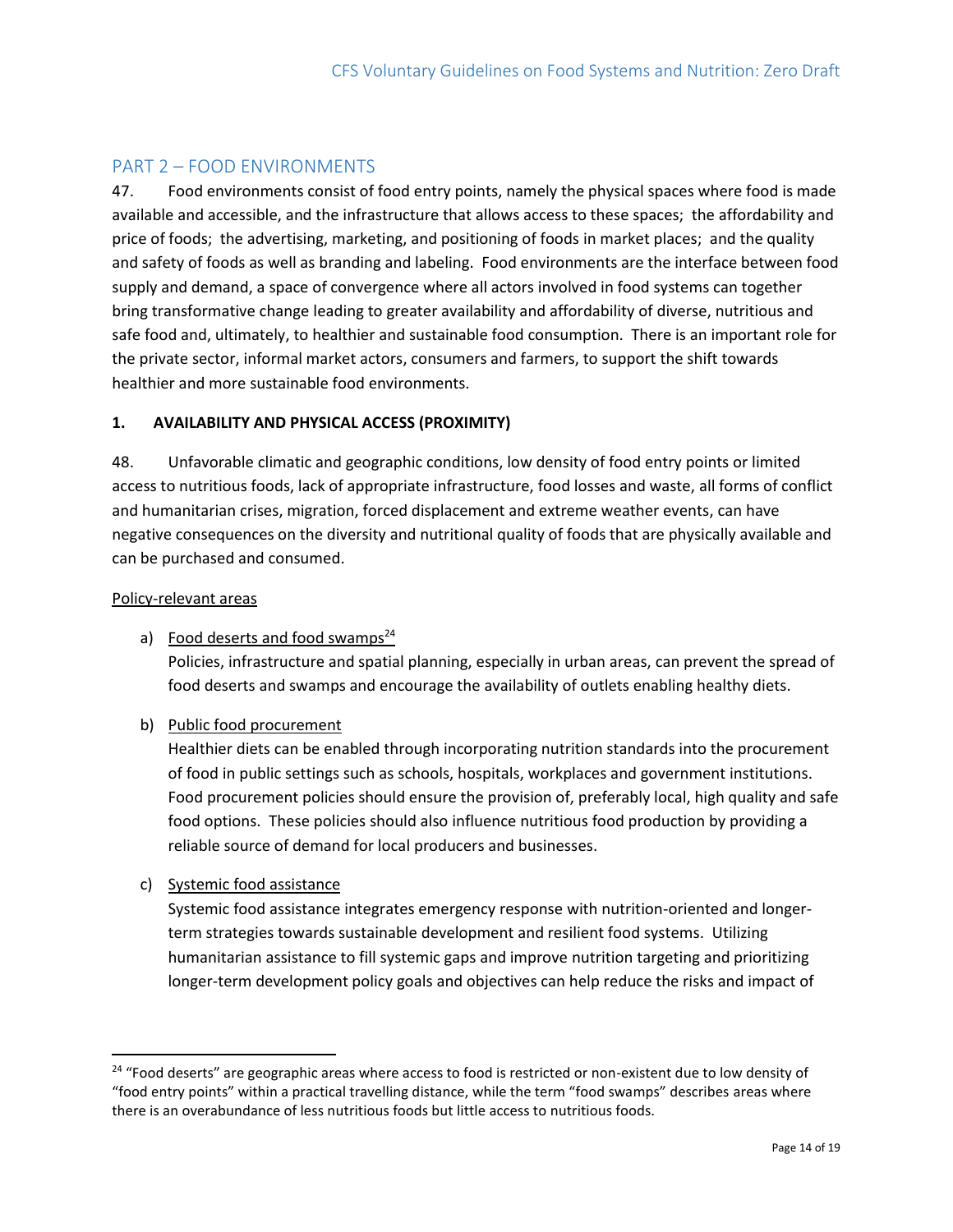shocks, increase food productivity, and strengthen resilience to natural disasters and humanmade crises.

## **2. ECONOMIC ACCESS (AFFORDABILITY)**

49. For several segments of the population, especially for lower income groups, affording an adequate diversity of nutrient-rich foods represents a significant challenge and has an impact on consumption patterns. This challenge would be even greater if prices were to increase to better reflect the true costs of production, including environmental costs of unsustainable practices, and social costs.

50. Actions should be taken to make nutritious food affordable for all population groups. Social protection programmes that aim to address food insecurity and nutrition vulnerability of low-income population groups need be designed in a nutrition-sensitive way that encourages healthy diets and improved nutrition, health and wellbeing. Furthermore, awareness of the cost of unhealthy diets should be increased.

### Policy-relevant areas

a) Nutrition-sensitive trade policies

The Rome Declaration of ICN2 acknowledged that trade is a key element to achieving food security and nutrition. Moreover it states that trade policies are to be conducive to fostering food security and nutrition for all. Trade policies can in practice both support nutrition actions and undermine them. Enhancing coherence between trade policy and nutrition policy is essential.

## b) Fiscal and pricing policies

Depending on the type of food system, and the national and local context, and taking into consideration all possible effects including those on lower income groups, measures like taxes can regulate pricing to better account for the environmental and social benefits of sustainable production and influence dietary intake and health outcomes.

## c) Social protection programmes leading to improved nutritional outcomes

Support to low-income groups in forms of cash or food transfer especially for women and children to safeguard maternal, infant and young child nutrition is a proven way to improve health and nutrition outcomes in a positive direction.

d) Food waste

 $\overline{\phantom{a}}$ 

In accordance with national priorities and regulations, mechanisms based on a "Food use-nowaste" hierarchy, may be dedicated to food recovery and redistribution of safe and nutritious to people<sup>25</sup>.

## **3. PROMOTION AND ADVERTISING**

<sup>&</sup>lt;sup>25</sup> [CFS policy recommendations on Food Losses and Waste in the context of Sustainable Food Systems](http://www.fao.org/3/a-av037e.pdf) (2014)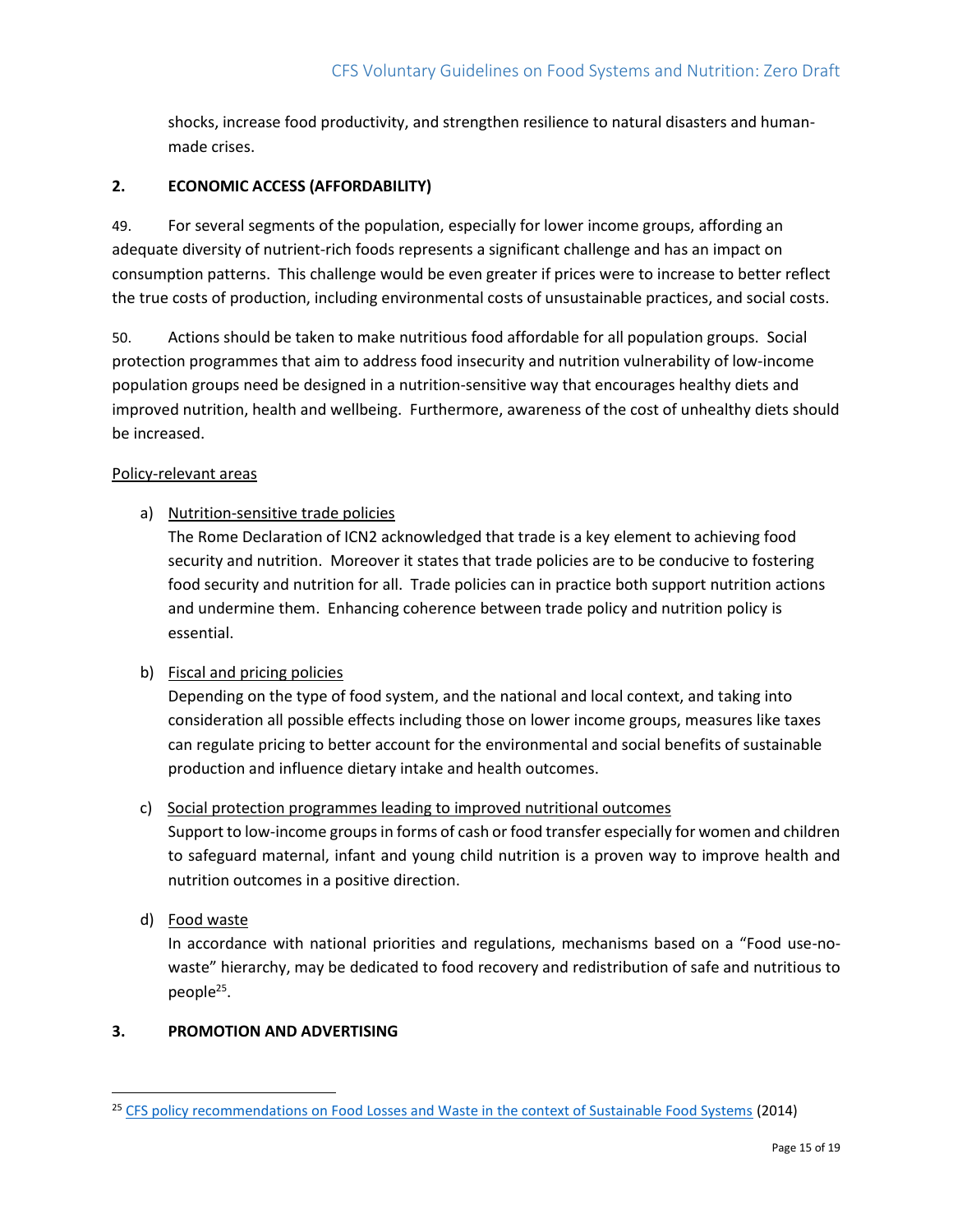51. Promotion, advertising and sponsorship have a direct influence on consumer preferences, purchasing behaviour, consumption patterns, and the nutrition literacy of the population. Special attention needs to be paid to children as they are particularly susceptible to the influence of food marketing and advertising. Inappropriate marketing of breastmilk substitutes and some baby and infant foods undermine optimal infant and young child feeding. Regulatory measures to restrict the marketing of food and beverages to children can be used to promote healthier diets.

#### Policy-relevant areas

## a) Advertising and marketing

Children and adolescents require special protection and attention, e.g. through the implementation of the International Code of Marketing of Breast-milk Substitutes and subsequent resolutions of the WHA, and implement the WHO Set of Recommendations on Marketing of Food and Non-Alcoholic Beverages to Children. Furthermore, food environments in schools can be improved through restrictions on the sale and marketing of less nutritious foods and beverages and measures promoting healthier alternatives and interventions to stimulate healthier eating habits.

## b) Transparency of information on labels

Nutrition labelling on food packaging (i.e. front of pack labelling) through voluntary or mandatory approaches is one tool to inform consumers, shaping their preferences and encouraging product reformulations by manufacturers. The promotion of education and nutrition literacy campaigns are vital to help consumers understand labels which have to be accurate, transparent and easy-to-understand.

#### **4. FOOD QUALITY AND SAFETY**

52. Food quality describes the physical, chemical and sensorial attributes of a food and refers, among other things, to the composition and may include aspects of the way food is produced, stored and processed. Food safety refers to those hazards that may contaminate food, through pesticide residues, antimicrobial residues, endocrine disrupters, chemical and unsafe food additives, pathogenic bacteria, viruses and parasites and certain agricultural practices.

53. Insufficient efforts in promoting regulations and control for food quality and safety negatively influence consumption patterns and have negative consequences on the health and nutrition of consumers.

#### Policy-relevant areas

## a) Food safety and traceability

The ability to trace and follow food through all stages of production, processing, storage and distribution helps monitor the food supply flow, better connecting producers to consumers and facilitating unsafe food recalling and withdrawal. Improving food storage is another effective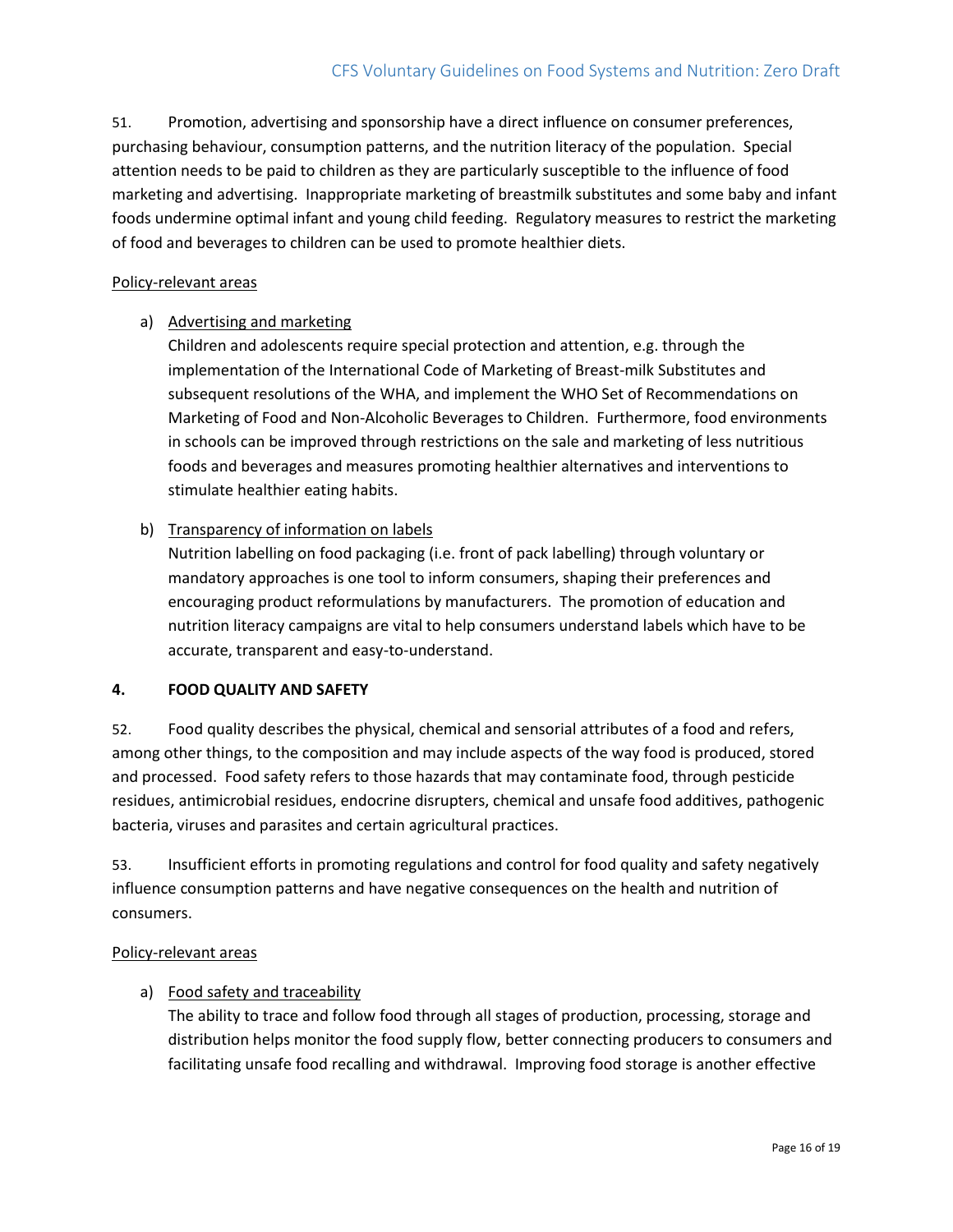way to increase the amount, safety and quality of the available food. Strengthened institutions and policies are also key to improving cold chain and stabilization of the energy supply.

b) Food quality improvements

Product reformulation and policy options for improving the composition of food can improve its nutritional quality. Food fortification can also represent an effective intervention for preventing nutritional deficiencies while contributing to improving health outcomes in specific contexts.

## <span id="page-16-0"></span>PART 3 – CONSUMER BEHAVIOUR

54. Consumer behaviour is influenced by several factors including demographics, lifestyle, personal preferences, knowledge, attitudes, skills, values, food marketing, social environment, traditions, culture, beliefs, and purchasing capacity. Consumer behaviour is shaped by, and has the potential to, influence the existing food supply chains and food environments so that collective changes in consumer behaviour can open pathways to more sustainable food systems that enhance food security and nutrition and health.

## **1 FOOD AND NUTRITION EDUCATION AND INFORMATION**

55. Food and nutrition education and information, including on the origin of food, what it is composed of, how it is processed and prepared, is intended to stimulate critical analysis, motivate actions and develop practical skills for food choices and related practices leading to healthy diets. Nutrition education and literacy play an important role in increasing the acceptability of nutritious and safe foods for healthy diets, and contributing to the progressive disappearing of food taboos in particular when focusing on school-aged children and youth, as well as women and girls in vulnerable groups and communities. Requiring health-care workers and others involved in the provision of health services to be trained in nutrition is also important.

#### Policy-relevant areas

a) Social and behaviour change communication

Social and behaviour change communication (SBCC) is the use of communication to promote behaviour change by positively influencing knowledge, attitudes and practices. SBCC coordinates messaging across a variety of communication channels to reach multiple levels of society to stimulate community engagement and buy-in, ultimately influencing behaviour, social norms and demand.

## b) National food-based dietary guidelines

National food-based dietary guidelines are another important source of information and guidance for consumers, producers and policy makers. They provide recommendations based on the latest evidence of the composition of healthy diets adapted to national contexts and available food, representing also a helpful source of information for policy makers in several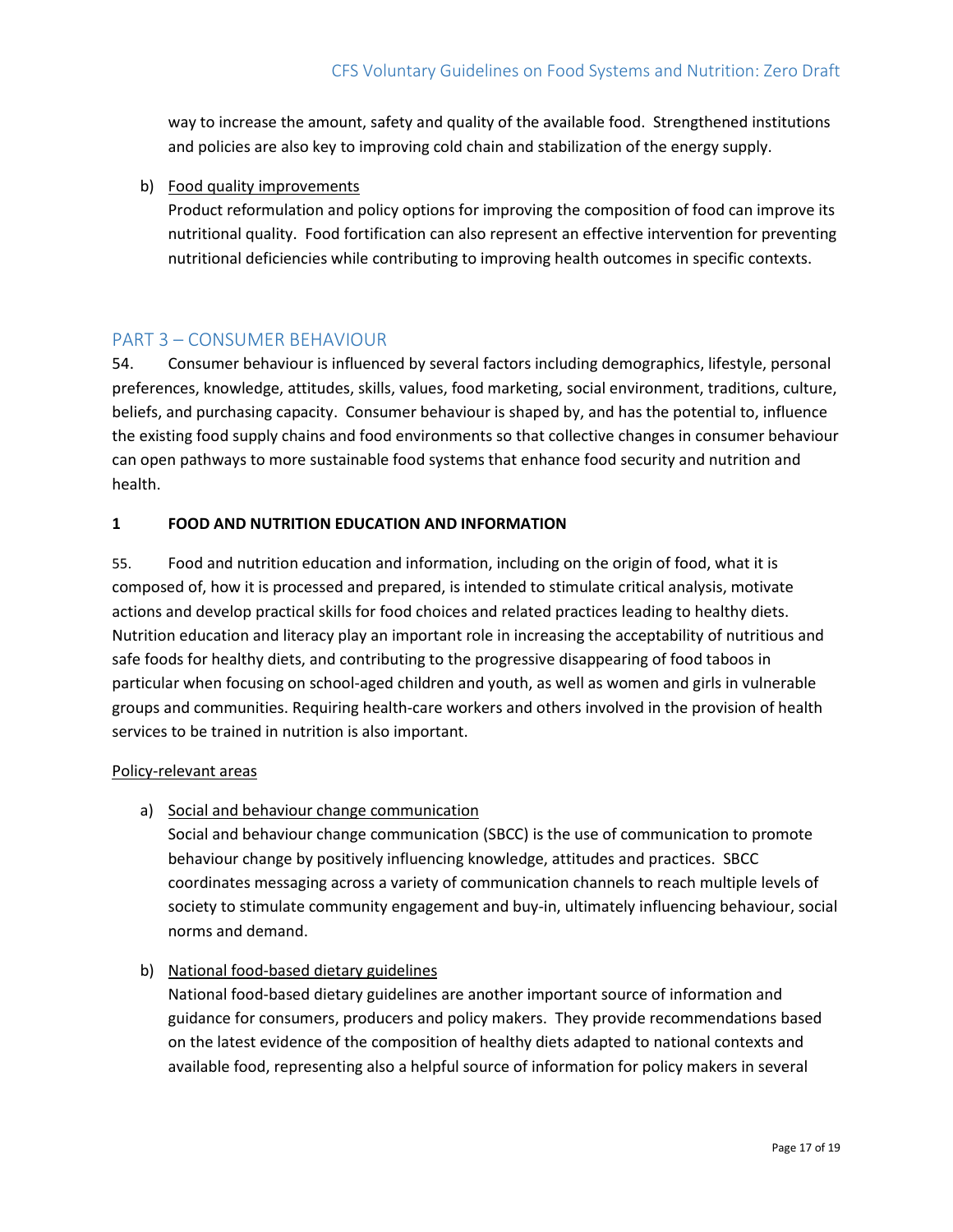sectors (i.e. to promote more investment towards healthier and a more diverse range of products).

c) Nutrition education

Education on food and nutrition at school, in communities and at universities, strengthens consumers', farmers' and food processors' understanding of the nutritional value of various food sources and preparations, and empowers consumers to make informed choices and prioritize good nutrition and healthy habits. Nutrition education, as part of other services such as mother-child health care and school meal programmes, can provide information and guidance on healthy (and sustainable) feeding practices, including breastfeeding. Nutrition education for adolescents, especially girls, is a key entry point as it could contribute to improve the nutritional status of the adolescent, their nutritional behavior and status in later life and of their children, positively impacting the intergenerational cycle of malnutrition.

## **2 SOCIAL NORMS, VALUES AND TRADITIONS**

56. Food affordability, convenience and desirability are influenced by the quality of food but also by the social norms and the cultural values associated with food and the marketing around it.

#### Policy-relevant areas

## a) Evolving food habits

Global dietary patterns are changing, affecting people in all parts of the world, with both positive and negative nutrition, health, environmental and socio-economic consequences. Urbanization is a major driver of dietary transition and lifestyle changes.

## b) Traditional food cultures

Maintaining a diverse range of food cultures is a way to protect traditional diets and knowledge originating from diverse production systems. It also helps preserve diversity and identity of several populations, stimulate local economies and local farming while aspiring to healthy diets.

# <span id="page-17-0"></span>IV. IMPLEMENTATION AND MONITORING OF THE USE AND APPLICATION OF THE VOLUNTARY GUIDELINES

57. All CFS stakeholders are encouraged to promote, at all levels within their constituencies, and in collaboration with other relevant initiatives and platforms, the dissemination, use and application of the Voluntary Guidelines to support the development and implementation of national policies, programmes and investment plans across all sectors to address the multiple challenges of malnutrition in all its forms.

58. Development partners, specialized agencies and regional organizations can also support voluntary efforts by States to implement the Voluntary Guidelines. Such support could include technical cooperation, financial assistance, institutional capacity development, knowledge sharing and exchange of experiences, assistance in developing national policies.